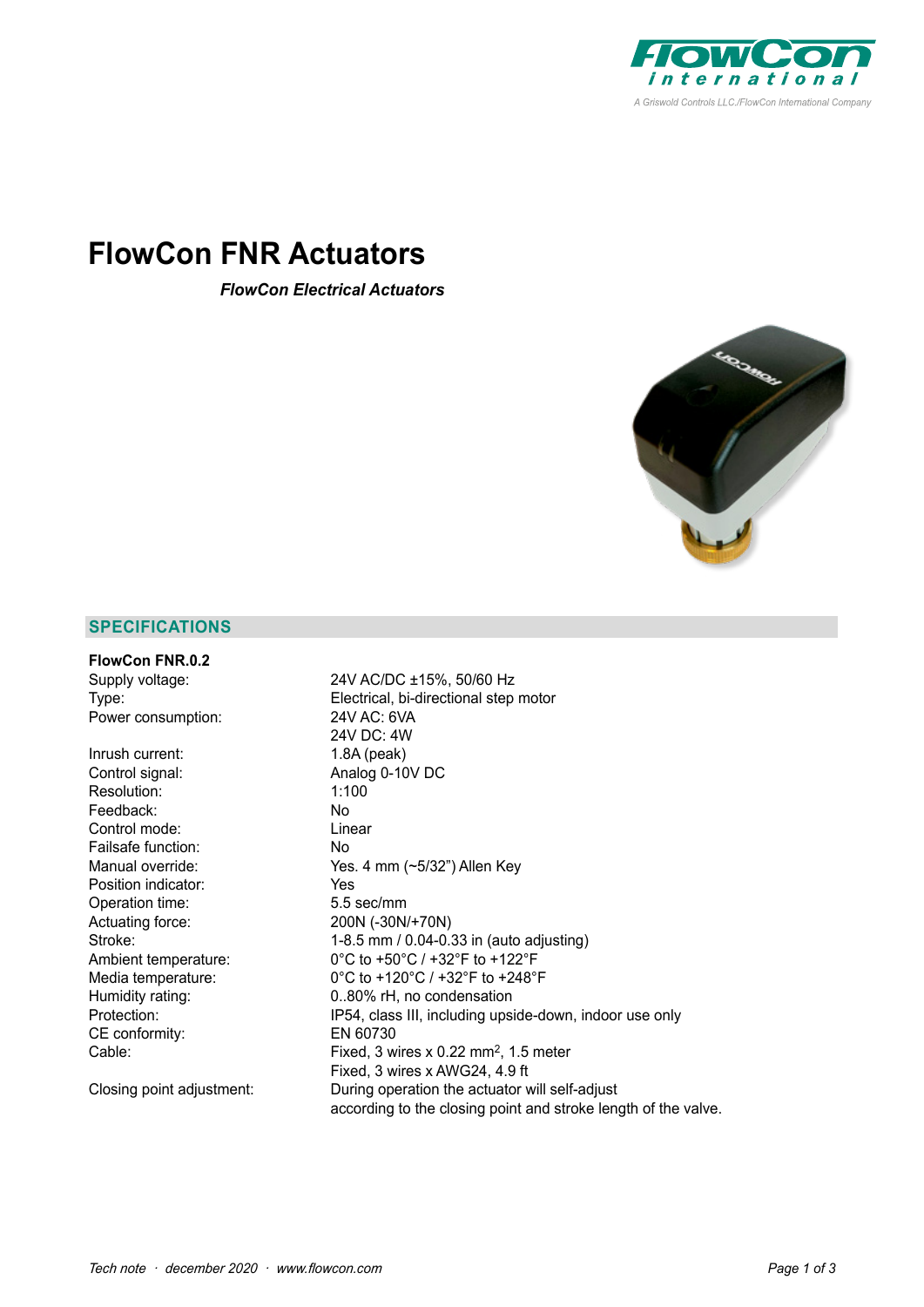## **SPECIFICATIONS**

**FlowCon FNR.0.2-EQ** Power consumption: 24V AC: 6VA

Inrush current: 1.8A (peak)<br>Control signal: 1.8A (peak) Resolution: Feedback: No Control mode: Equal % Failsafe function: No Position indicator: The Messing School of the Messing School and The Vesting School and The Vesting School and The Vesting School and The Vesting School and The Vesting School and The Vesting School and The Vesting School Operation time: 5.5 sec/mm<br>Actuating force: 200N (-30N) Actuating force: 200N (-30N/+70N)<br>Stroke: 1-8.5 mm / 0.04-0. CE conformity: EN 60730

#### **FlowCon FNR.0.3**

Power consumption: 8VA Feedback: No Failsafe function: No Position indication: Yes Operation time: 27.2 sec/mm Actuating force: 200N (-30N/+70N) CE confomity: EN 60730

Supply voltage: 24V AC/DC ±15%, 50/60 Hz Type: Electrical, bi-directional step motor 24V DC: 4W Analog 0-10V DC<br> $1:100$ Manual override: Yes. 4 mm (~5/32") Allen Key 1-8.5 mm /  $0.04$ -0.33 in (auto adjusting) Ambient temperature: 0°C to +50°C / +32°F to +122°F Media temperature: 0°C to +120°C / +32°F to +248°F Humidity rating: 0..80% rH, no condensation Protection: IP54, class III, including upside-down, indoor use only Cable: Fixed, 3 wires x 0.22 mm<sup>2</sup>, 1.5 meter Fixed, 3 wires x AWG24, 4.9 ft<br>Closing point adjustment: During operation the actuator v During operation the actuator will self-adjust according to the closing point and stroke length of the valve.

Supply voltage: 110/230V AC ±10%, 50/60Hz Type: Electrical, bi-direction step motor Control signal: Digital (2-position / 3-point floating) Manual override: Ves. 4 mm (~5/32") Allen Key Stroke: 1-8.5 mm / 0.04-0.33 in (auto adjusting) Ambient temperature: 0°C to +50°C / +32°F to +122°F Media temperature: 0°C to +120°C / +32°F to +248°F Humidity rating: 0..80% rH, no condensation Protection: **IP54, class II, including upside-down, indoor use only** Cable: Fixed, 3 wires x 0.50mm2, 1.5 meter Fixed, 3 wires x AWG20, 4.9 ft Closing point adjustment: During operation the actuator will self-adjust according to the closing points and stroke length of the valve.